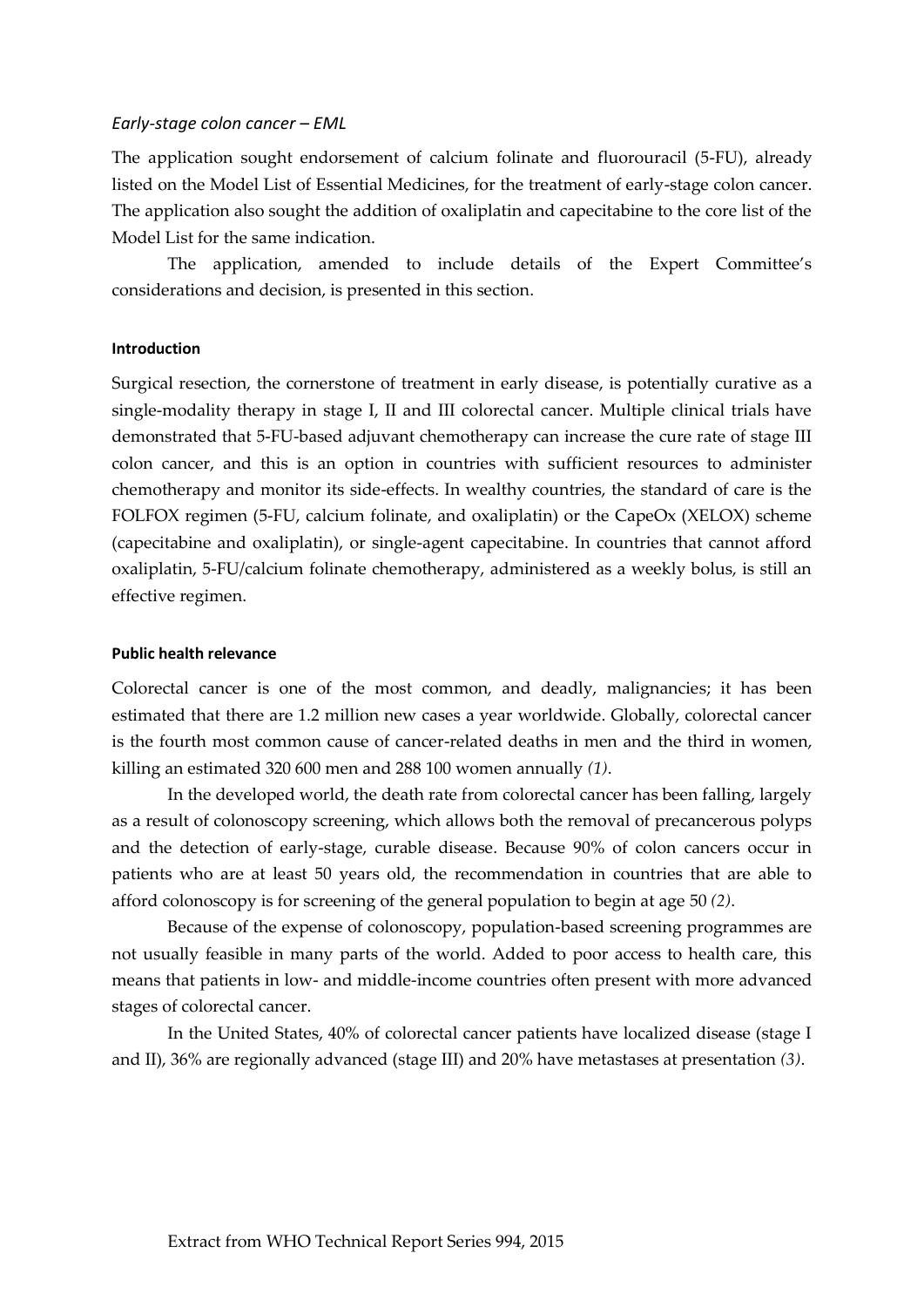#### **Requirements for diagnosis, testing, and administration**

#### *Diagnostics*

Localized colorectal cancer often presents with one of the following symptoms: change in bowel habits, blood in the stools, abdominal discomfort and weight loss. The symptoms of metastatic colorectal cancer depend on the site of metastasis (liver: right upper quadrant abdominal pain, jaundice; lungs: chest pain, shortness of breath).

The primary mass in colorectal cancer can be diagnosed by rectal examination, sigmoidoscopy or colonoscopy. A biopsy can be performed during endoscopy so that the diagnosis of cancer may be confirmed pathologically.

A critical aspect of the evaluation of a colorectal cancer patient is establishing whether metastatic disease is present. In high-resource health systems, computerized tomography scan of the chest, abdomen and pelvis is performed routinely. In resourceconstrained settings, systemic evaluation with the less costly abdominal and pelvic ultrasound is commonly employed. Preoperative cancer staging, which evaluates the T and N stage of the tumour, is also important in establishing the degree of loco-regional invasiveness of the tumour. Where available, it is performed by either magnetic resonance imaging or endoscopic ultrasound, complex and highly specialized methods with limited availability in resource-constrained settings.

### *Administration and care of patients*

Administration requires intravenous infusion capacity and regular patient access to clinical care. Treatment can be carried out in outpatient facilities; in settings where ambulatory infusion of 5-FU is not feasible it is common for patients to be treated in inpatient facilities. Antiemetics need to be available. Monitoring requires that clinicians have access to laboratory facilities, as well as the ability to recognize and address potential adverse events caused by the treatment itself. Importantly, inpatient facilities capable of supporting patients with severe infections and dehydration need to be readily available. Social and financial well-being can be impacted by the side-effects of treatment and should also be monitored and addressed.

There are several regimens of 5-FU/calcium folinate with equal efficacy. The modified de Gramont regimen is typically used because of its safety profile, but it requires continuous intravenous infusion of 5-FU over 46 hours and hence is more complex to administer. The Roswell Park regimen and single-agent oral capecitabine are alternatives that do not require infusional 5-FU. The corresponding oxaliplatin-containing regimes are FOLFOX, FLOX and CapeOx.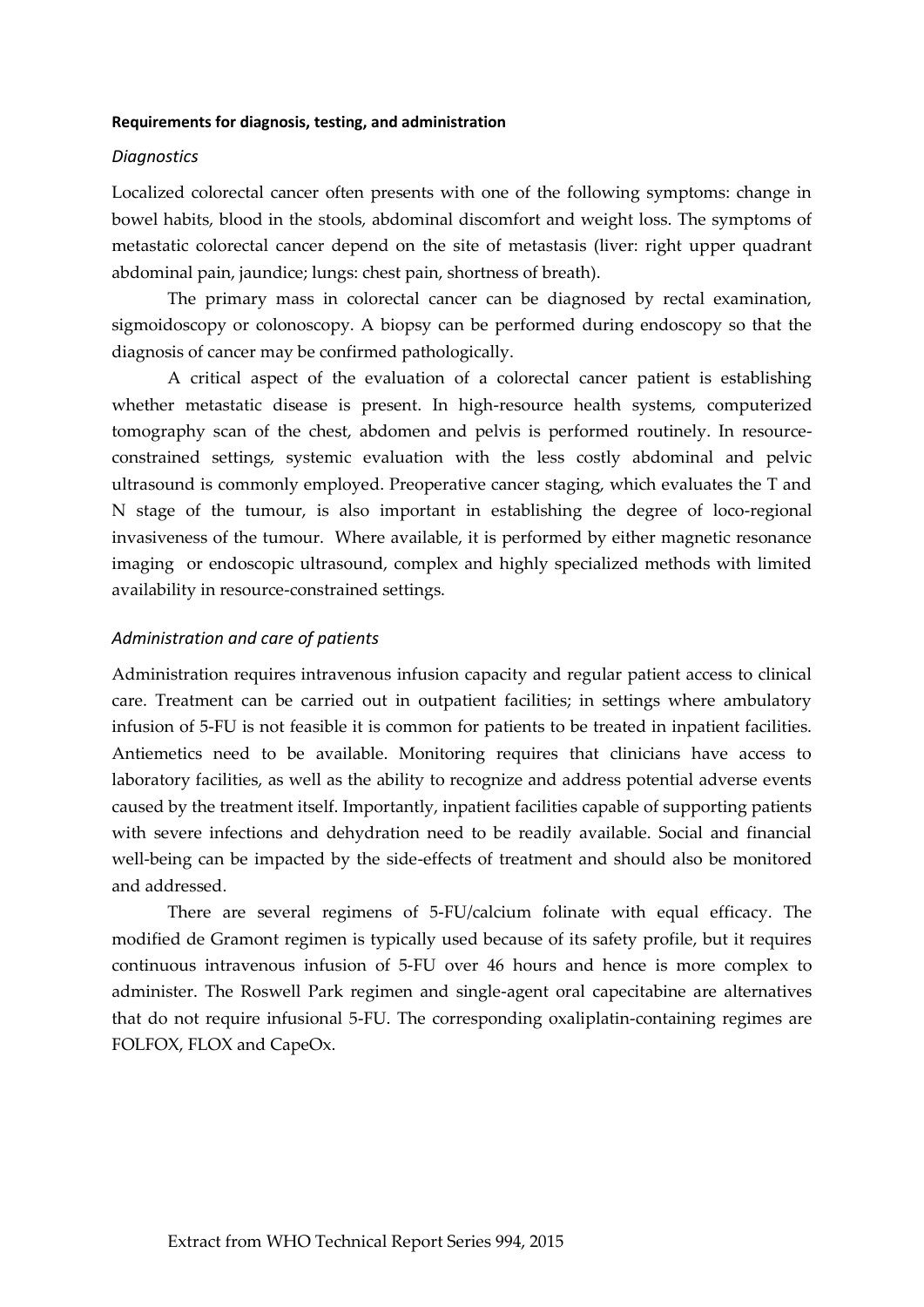## *Management of chemotherapy side-effects*

When chemotherapy is employed, laboratory evaluations play an important role in monitoring patient safety. A complete blood count with differential assesses whether patients are myelosuppressed and neutropenic. A comprehensive metabolic panel monitors renal and hepatic function as well as electrolyte imbalances.

## **Overview of regimens**

# *Surgery for stage I and II colon cancer*

For stage I and II disease, surgery alone is potentially curative and postoperative chemotherapy does not improve outcome. While there is considerable controversy, 5-FUbased chemotherapy may be beneficial in a highly selected patient population with stage II colon cancer (i.e. T4 tumours; poorly differentiated histology; lymphovascular or perineural invasion; perforated or obstructed lesion; fewer than 12 lymph nodes in the surgical specimen).

# *Surgery and adjuvant chemotherapy for stage III colon cancer*

Surgery alone is potentially curative for stage III disease and should be used even in the absence of postoperative chemotherapy. The addition of postoperative chemotherapy to surgery increases the likelihood of a patient remaining disease-free and of improving overall survival.

## *Standard regimens for stage III colon cancer*

- **Modified FOLFOX6 regimen (2-week cycle; 12 cycles)**
	- calcium folinate 400 mg/m<sup>2</sup> IV on day 1 of each 14-day cycle
	- 5-FU 400 mg/m<sup>2</sup> IV bolus on day 1 of each 14-day cycle
	- 5-FU 1200 mg/m<sup>2</sup> daily as continuous infusion over 46 hours (days 1 and 2 of each 14-day cycle)
	- oxaliplatin 85 mg/m<sup>2</sup> IV on day 1 of each 14-day cycle.

## **CapeOx (3-week cycle; 8 cycles)**

- capecitabine 1000 mg/m<sup>2</sup> orally twice daily on days 1–14 of each 21-day cycle
- oxaliplatin 130 mg/m<sup>2</sup> IV over 2 hours on day 1 of each 21-day cycle.
- **FLOX (8-week cycle; 3 cycles)**
	- 5-FU 500 mg/m<sup>2</sup> IV bolus weekly for 8-week cycle
	- calcium folinate 500 mg/m<sup>2</sup> IV weekly for 6 weeks of each 8-week cycle
	- oxaliplatin 85 mg/m<sup>2</sup> IV on day 1 of weeks 1, 3 and 5 of each 8-week cycle.

*Note:* It is acceptable to use low-dose calcium folinate, i.e. 20 mg/m<sup>2</sup> instead of higher doses *(4)*. Fixed-dose 50 mg calcium folinate is also an option.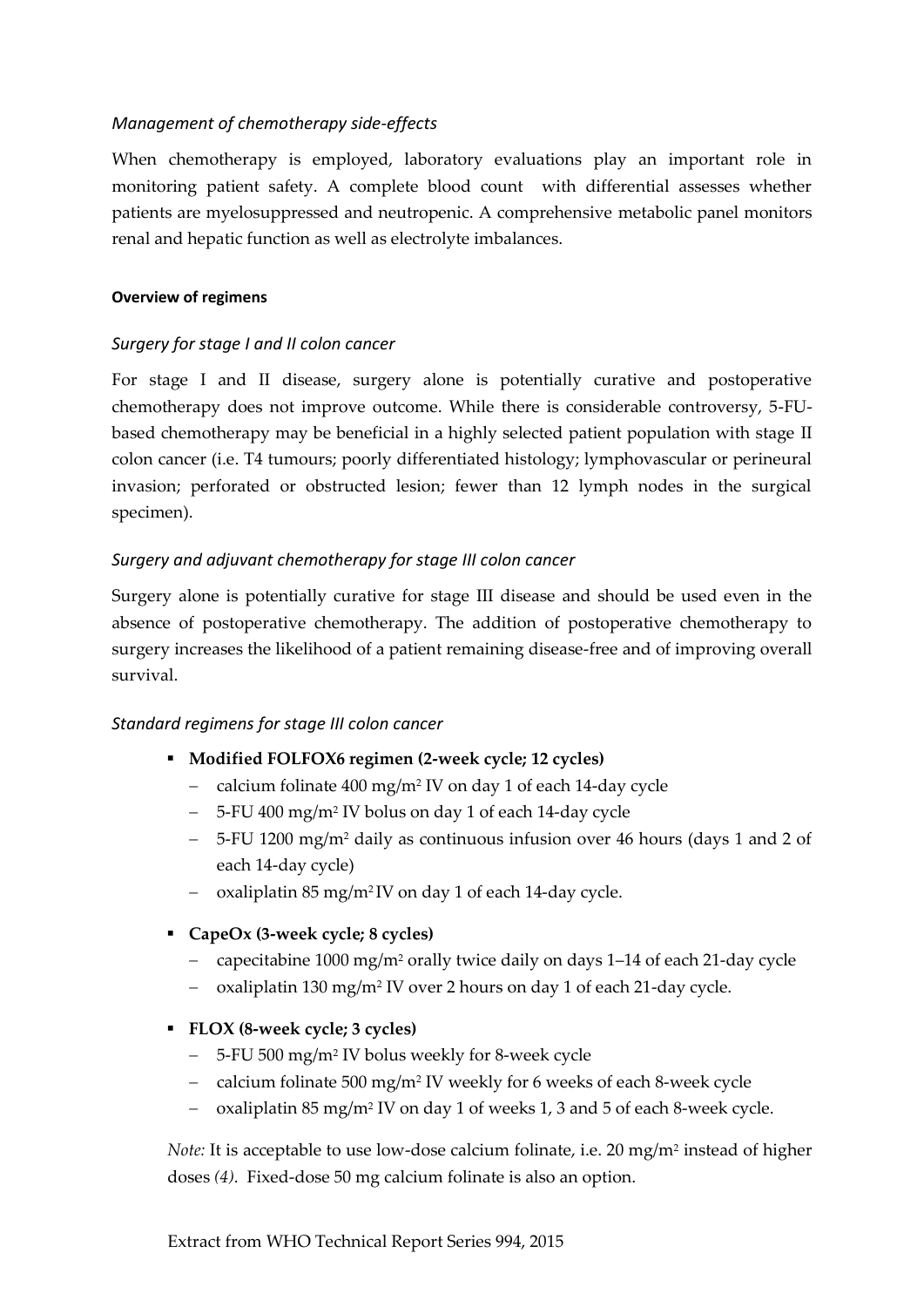## *Acceptable regimens where oxaliplatin is unavailable or contraindicated*

- **Roswell Park regimen of adjuvant chemotherapy with 6 cycles of 5-FU and calcium folinate (6 months)**
	- calcium folinate 500 mg/m<sup>2</sup> IV bolus on days 1, 8, and 15 of each 28-day cycle (i.e. weeks 1, 2 and 3 of each 4-week cycle)
	- 5-FU 500 mg/m<sup>2</sup> IV bolus on days 1, 8 and 15 of each 28-day cycle (i.e. weeks 1, 2 and 3 of each 4-week cycle).
- **Modified de Gramont regimen of adjuvant chemotherapy with 12 cycles of 5- FU and calcium folinate (6 months)**
	- calcium folinate 400 mg/m<sup>2</sup> IV on day 1 of each 14-day cycle
	- 5-FU 400 mg/m<sup>2</sup> IV bolus on day 1 of each 14-day cycle
	- 5-FU 1200 mg/m<sup>2</sup> daily as continuous infusion over 46 hours (days 1 and 2 of each 14-day cycle).
- **Capecitabine as a single agent**
	- capecitabine  $1000 1250$  mg/m<sup>2</sup> twice daily for 14 days of each 21-day cycle for 8 cycles

*Note:* It is acceptable to use low-dose calcium folinate, i.e. 20 mg/m<sup>2</sup> , instead of higher doses *(4)*. Fixed-dose 50 mg calcium folinate is also an option.

The Committee did not support use of the Mayo clinic regimen of bolus 5-FU, given that it is associated with greater toxicity than infusional 5-FU regimens: grade 3 or 4 neutropenia occurs more frequently (7.3% Mayo regimen versus 1.9% infusional regimen). Non-haematological toxicities such as diarrhoea (7.3% versus 1.9%) and mucositis (12.7% versus 1.9%) also occur more frequently *(5)*.

## **Review of benefits and harms**

## *Benefits*

Early-stage colon cancer is a potentially curable illness. The most critical treatment for patients with early-stage colon cancer is surgery: patients with stage I, II and III colon cancer can be cured with surgery alone. The survival rates for stage I and stage II are so high (the cancer-specific 5-year survival for stage I is greater than 95% and for stage II is 71–87%) that, even in developed countries, the vast majority of these patients are treated with surgery alone. The benefits – and therefore administration – of adjuvant chemotherapy in patients with stage II colon cancer remain unclear, although there is a subset of patients with highrisk clinicopathological features for whom adjuvant chemotherapy is, at a minimum, discussed.

Colon cancers that spread to regional lymph nodes, i.e. stage III cancers, have a higher risk of recurrence. Many clinical trials have demonstrated that adjuvant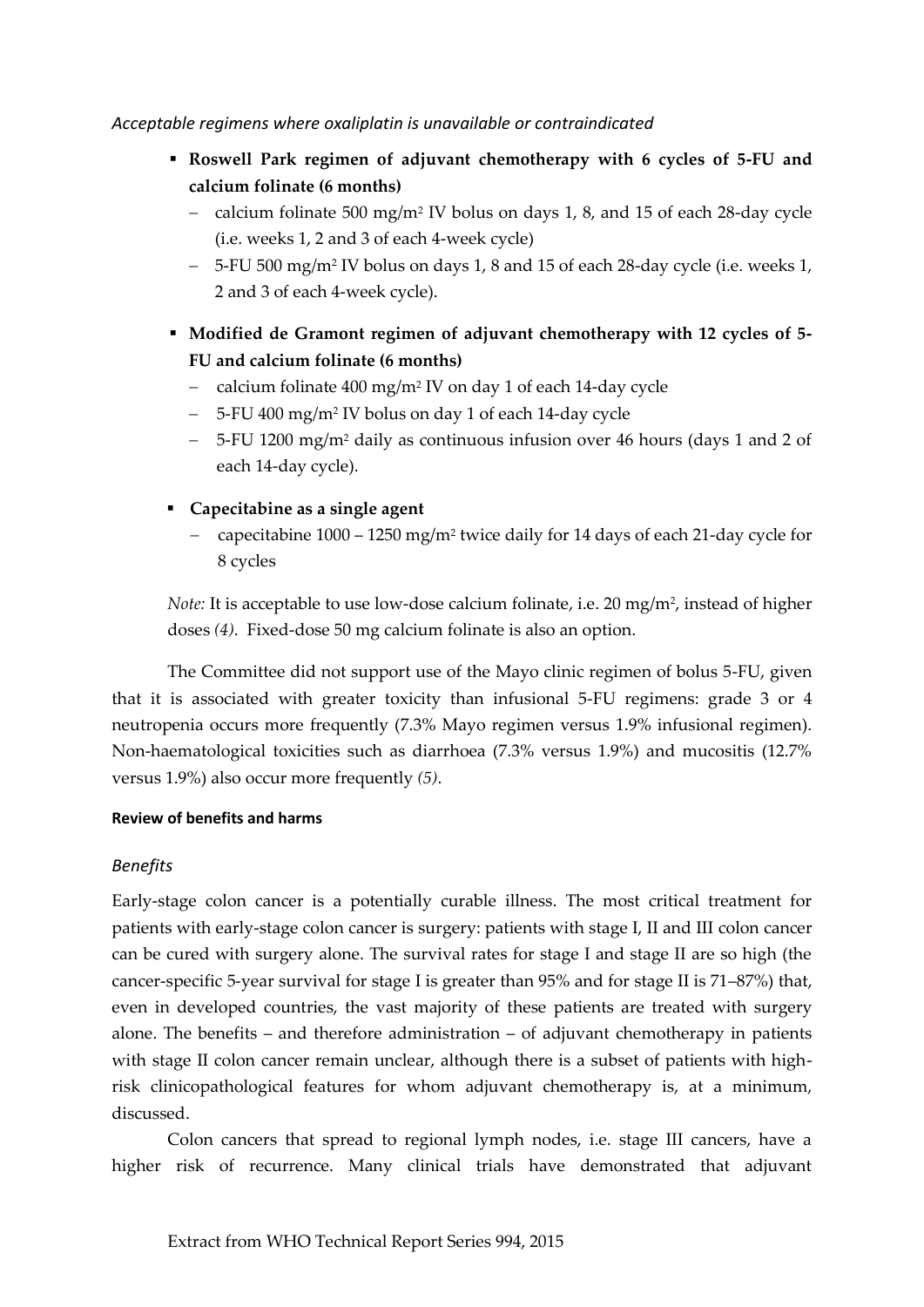chemotherapy lowers the risk of recurrence. Initial adjuvant therapy trials showed that adjuvant 5-FU, combined with either levisamole (an agent no longer used) or calcium folinate, reduced the risk of recurrence by 40% and the risk of death by 35% when compared with no adjuvant treatment *(6, 7)*. In one seminal inter-group trial, Moertel et al. demonstrated that for colorectal cancer patients with Dukes class C cancer (i.e. node-positive stage III disease) survival at 3.5 years was 55% for the observation arm and 71% for the 5-FU/levisamole arm *(7)*. In the National Surgical Adjuvant Breast and Bowel Project (NSABP) C-03 study, an increase in both 3-year disease-free survival (73%; 95% CI: 69–77%, compared with 64%; 95% CI: 60–68%) and overall survival (84% vs 77%; *P* = 0.007) was recorded with bolus 5-FU and calcium folinate compared with lomustine, vincristine and 5- FU *(8)*. Similar benefit was noted in a study by the North Central Cancer Treatment Group, in which patients were randomly allocated to either bolus 5-FU and calcium folinate or observation, and in the International Multicentre Pooled Analysis of Colon Cancer Trials (IMPACT) study, in which data were pooled from three separate trials undertaken in Canada, France and Italy. In the three IMPACT trials, patients received treatment based on one of two regimens: Roswell Park (RPMI), consisting of 500 mg/m² 5-FU and 500 mg/m² calcium folinate a week for 6 of 8 weeks; or Mayo, comprising  $370-425$  mg/m<sup>2</sup> 5-FU and 20 or 200 mg/m² calcium folinate daily for 5 days every 28 days. In subsequent trials, comparable clinical benefit has been noted between RPMI and Mayo bolus 5-FU regimens and between high-dose and low-dose calcium folinate. However, toxic effects differ between the RPMI and Mayo regimens: Mayo is associated with increased neutropenia and stomatitis, whereas RPMI leads to more cases of diarrhoea. Based on these differences, the RPMI regimen is generally preferred. One additional advantage of the RPMI regimen is that subsequent weekly doses can be delayed in the event of dose-limiting toxicity.

In addition to bolus regimens, those that include 5-FU infusions and oral capecitabine have been assessed. Several randomized studies show that, while infusional 5- FU regimens are not superior to the Mayo 5-FU and calcium folinate regimen, they are less toxic. In a phase III trial, capecitabine was non-inferior to the Mayo regimen in terms of disease-free survival and had fewer toxic effects. Three-year disease-free survival (64% vs 61%;  $P = 0.05$ ) and overall survival (81% vs 78%;  $P = 0.07$ ) were increased with capecitabine, although the difference was not statistically significantly. These results have been corroborated by a recent meta-analysis, which confirmed the non-inferiority of capecitabine *(9)*. In general, bolus and infusional 5-FU and oral capecitabine are acceptable options, and choice depends on local practices and economic considerations *(10)*.

The standard of care for adjuvant treatment of stage III colon cancer is now a combination of oxaliplatin and a fluoropyrimidine, such as FOLFOX and FLOX, which contain 5-FU, calcium folinate and oxaliplatin, or CapeOx, in which capecitabine, an oral drug, substitutes for 5-FU. The MOSAIC trial compared adjuvant FOLFOX4 with adjuvant 5-FU/calcium folinate. It demonstrated that FOLFOX4 improved survival in stage III colon cancer by 20% compared with 5-FU/calcium folinate *(11)*. The 6-year survival rate for stage III colon cancer patients treated with FOLFOX was 72.9% compared with 68.7% in patients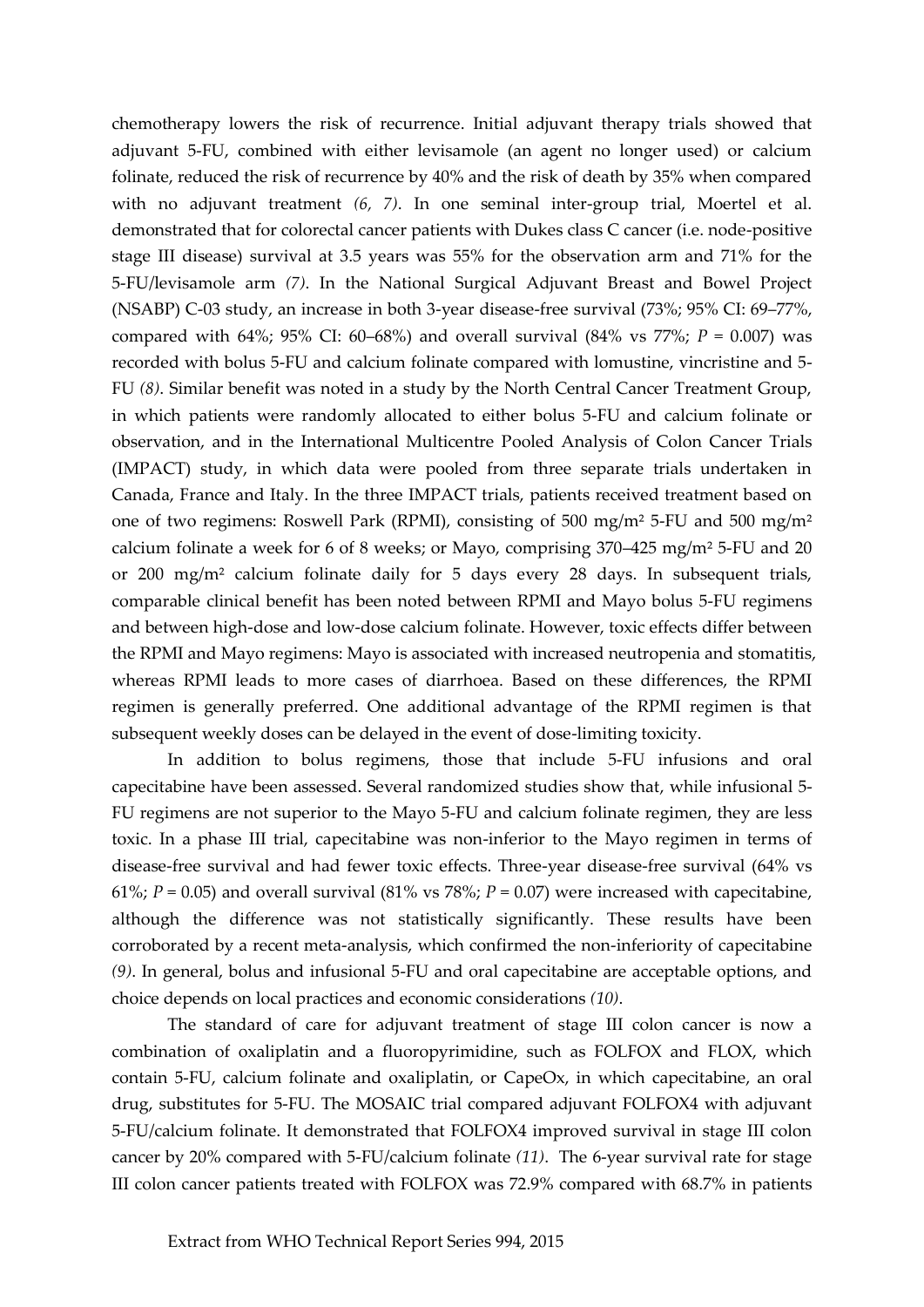treated with 5-FU/calcium folinate *(11)*. The rate of grade 3 and 4 neutropenia was higher in the FOLFOX4 arm than in the 5-FU/calcium folinate arm (41.1% vs 4.7%) *(12)*. The rate of febrile neutropenia was also higher in the FOLFOX4 arm (1.8% vs 0.2%). Grade 3 neuropathy occurred in 12.4% of the patients treated with FOLFOX4 *(12)*. For ease of administration, most institutions use the modified FOLFOX6 regimen, in which the bolus of 5-FU on the second day of chemotherapy is eliminated.

The FLOX regimen was compared with 5-FU alone in the NSABP C-07 trial. For the intent-to-treat analysis, with both stage II and III patients included, the hazard ratio (HR) favouring FLOX was 0.82 and disease-free survival estimates at 5 years were 64.2% for 5- FU/calcium folinate and 69.4% for FLOX. For stage III patients, HR for disease-free survival was 0.78. Improvements in overall survival with FLOX compared with 5-FU/calcium folinate bordered on significance for stage III patients (HR 0.85; 95% CI: 0.72–1.00; *P* = 0.052). For stage III patients, the 5-year overall survival estimates were 73.8% for 5-FU/calcium folinate and 76.5% for FLOX *(13)*.

Similar results were obtained with the CapeOx (capecitabine and oxaliplatin) regimen, which improved progression-free survival compared with 5-FU/calcium folinate *(14)*. The 3-year disease-free survival rate was 70.9% with CapeOx and 66.5% with 5- FU/calcium folinate. Overall survival at 5 years was 77.6% with CapeOx and 74.2% with 5- FU, but the difference was not statistically significant  $(P = 0.15)$ .

Toxicities associated with capecitabine also vary with ethnicity and geographical location; the drug is generally well-tolerated by Asians, and western Europeans have better tolerance than North American patients in terms of reduced incidence of hand–foot syndrome, mucositis and diarrhoea *(14)*. One advantage of the capecitabine-containing regimen is that it obviates the need for long-term intravenous catheter access and the 46 hour infusion associated with the FOLFOX regimen and its variants.

Despite caveats associated with comparisons across phase III trials, the bolus 5-FU and calcium folinate backbone in the NSABP C-07 seems to be the most toxic. Grade 3–4 diarrhoea was noted in 37% of patients receiving 5-FU and oxaliplatin (FLOX) versus 32% of those who received bolus 5-FU and calcium folinate alone *(13)*. By comparison, grade 3–4 diarrhoea was reported in only 11% of individuals who received FOLFOX *(12)* and 19% of those who received CapeOx *(15)*. Overall, the FOLFOX and CapeOx regimens seem to have slightly different but comparable toxic effect profiles, as has been noted in the metastatic setting.

FOLFOX or CapeOx is preferred to FLOX because of the poorer toxicity profile seen with FLOX. Patients with resected stage III colon cancer should receive a fluoropyrimidine alone only if they are not candidates for oxaliplatin (for either medical or financial reasons). Either an infusional 5-FU regimen or an oral fluoropyrimidine, such as capecitabine, for 6 months is preferred to bolus 5-FU and calcium folinate because of lesser toxic effects and, possibly, superior efficacy (for capecitabine).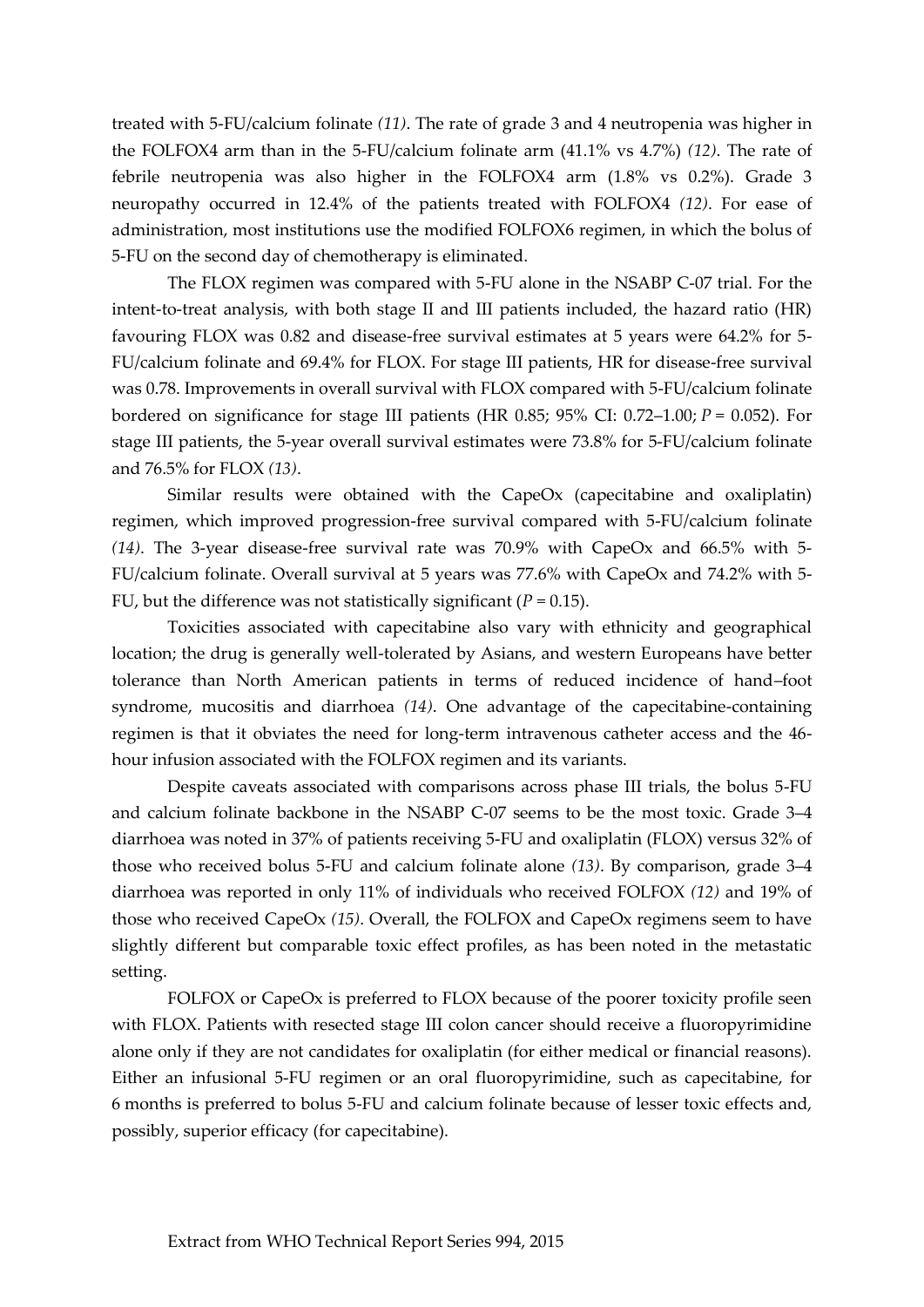If a bolus 5-FU and calcium folinate regimen must be chosen for financial or logistic reasons, the RPMI regimen is preferred to the Mayo regimen because of its better haematological toxicity profile.

The health-care systems in some countries may not be able to afford the costs associated with chemotherapy administration and toxicity monitoring and management. For these countries, it should be emphasized that surgical resection alone is potentially curative for stage I, II and III colon cancer. Since patients with early-stage colon cancer are potentially cured with surgery alone, adjuvant chemotherapy should not be administered unless it can be done safely.

Finally, several studies have demonstrated equivalence between low-dose (20 mg/m<sup>2</sup> ) and high-dose (500 mg/m<sup>2</sup> ) calcium folinate when administered with 5-FU *(4)*; the Committee considered that low-dose calcium folinate should be the default recommendation.

### *Harms and toxicity considerations*

### **Common**

Frequent adverse effects of 5-FU/calcium folinate combination therapy include diarrhoea and associated dehydration, neutropenia (uncommonly leading to infection in <2% of patients), anaemia and mucositis *(12, 16)*. Palmar–plantar erythrodysaesthesia (hand–foot) syndrome is associated with 5-FU and capecitabine, with an increased incidence of up to 60% in patients treated with capecitabine; typically, it resolves following interruption of treatment *(17)*.

Oxaliplatin-containing regimens can lead to sensory neuropathy (24–92% of patients), which is often acute and reversible but may be persistent at high cumulative doses *(11, 12, 14)*. Peripheral neuropathy of greater than grade 2 severity should be managed with dose reduction or delay.

### **Serious**

Diarrhoea occurs in up to 50% of patients treated with 5-FU or capecitabine. It can be severe, may require hospital admission for intravenous fluid replacement, and is often dose-limiting *(12, 16).*

### **Recommendations**

Based on the evidence presented in the application, the Expert Committee recommended the addition of capecitabine and oxaliplatin to the complementary list of the Model List of Essential Medicines for the treatment of early-stage (stage III) colon cancer. In addition, the Committee endorsed the use of already-listed calcium folinate and fluorouracil for this indication. The Committee was satisfied that the proposed treatment regimens for stage III colon cancer involving these medicines produce clinically relevant improvements in overall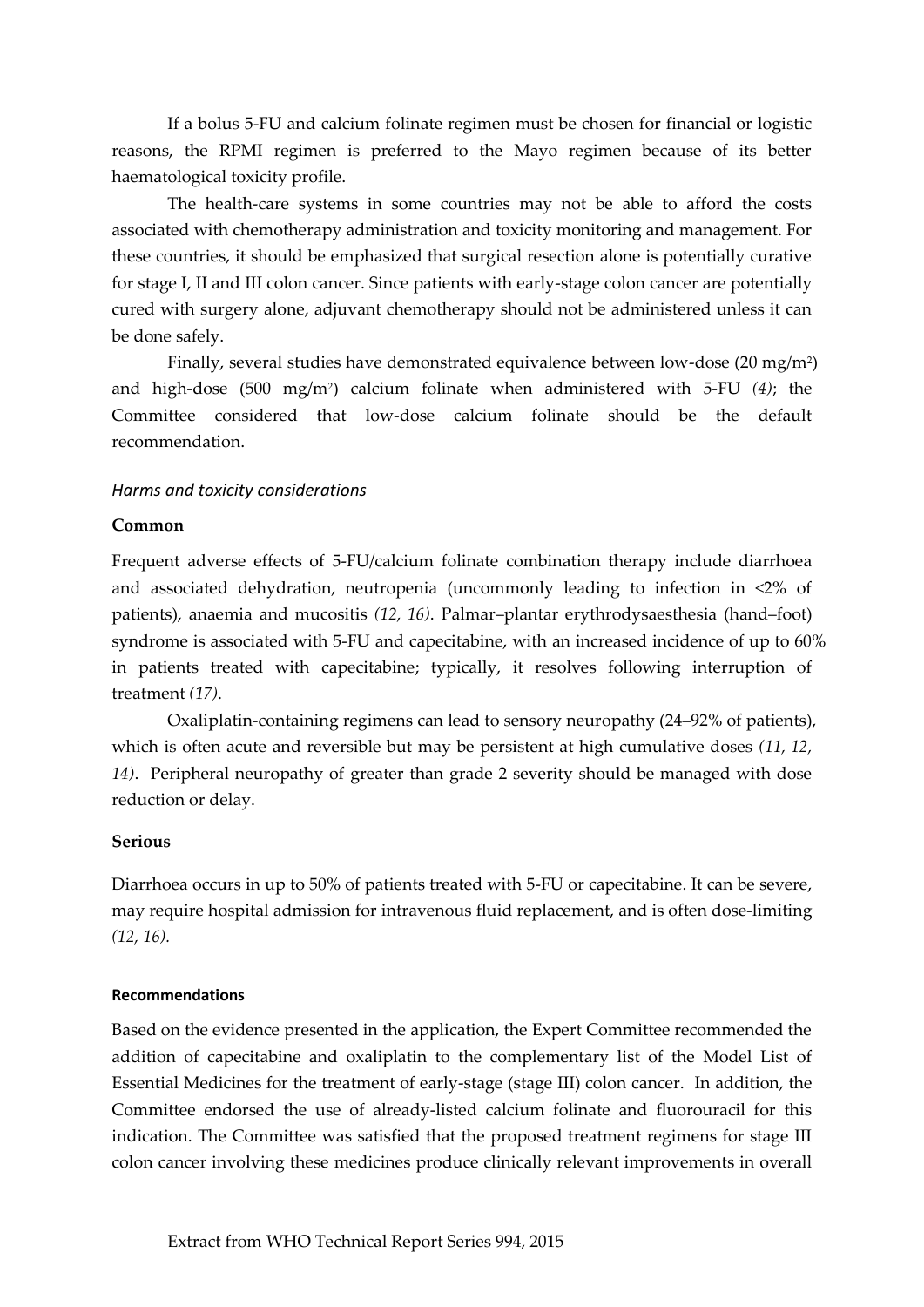survival. However, the Committee did not support use of the Mayo clinic regimen of bolus fluorouracil, given that it is associated with greater toxicity than infusional fluorouracil regimens.

1. Jemal A, Bray F, Center MM, Ferlay J, Ward E, Forman D. Global cancer statistics. CA Cancer J Clin. 2011;61(2):69-90.

2. Burt RW, Cannon JA, David DS, Early DS, Ford JM, Giardiello FM, et al. Colorectal cancer screening. J Natl Compr Canc Netw. 2013;11(12):1538-75.

3. Colorectal cancer facts & figures 2011-2013. Atlanta, GA: American Cancer Society; 2011 **Example 18 ISO Except** [Available from: [http://www.cancer.org/acs/groups/content/@epidemiologysurveilance/documents/document](http://www.cancer.org/acs/groups/content/@epidemiologysurveilance/documents/document/acspc-028312.pdf)

[/acspc-028312.pdf.](http://www.cancer.org/acs/groups/content/@epidemiologysurveilance/documents/document/acspc-028312.pdf)

4. Haller DG, Catalano PJ, Macdonald JS, O'Rourke MA, Frontiera MS, Jackson DV, et al. Phase III study of fluorouracil, leucovorin, and levamisole in high-risk stage II and III colon cancer: final report of Intergroup 0089. J Clin Oncol. 2005;23(34):8671-8.

5. de Gramont A, Bosset JF, Milan C, Rougier P, Bouche O, Etienne PL, et al. Randomized trial comparing monthly low-dose leucovorin and fluorouracil bolus with bimonthly high-dose leucovorin and fluorouracil bolus plus continuous infusion for advanced colorectal cancer: a French intergroup study. J Clin Oncol. 1997;15(2):808-15.

6. Gill S, Loprinzi CL, Sargent DJ, Thome SD, Alberts SR, Haller DG, et al. Pooled analysis of fluorouracil-based adjuvant therapy for stage II and III colon cancer: who benefits and by how much? J Clin Oncol. 2004;22(10):1797-806.

7. Moertel CG, Fleming TR, Macdonald JS, Haller DG, Laurie JA, Goodman PJ, et al. Levamisole and fluorouracil for adjuvant therapy of resected colon carcinoma. N Engl J Med. 1990;322(6):352-8.

8. Wolmark N, Rockette H, Fisher B, Wickerham DL, Redmond C, Fisher ER, et al. The benefit of leucovorin-modulated fluorouracil as postoperative adjuvant therapy for primary colon cancer: results from National Surgical Adjuvant Breast and Bowel Project protocol C-03. J Clin Oncol. 1993;11(10):1879-87.

9. Schmoll HJ, Twelves C, Sun W, O'Connell MJ, Cartwright T, McKenna E, et al. Effect of adjuvant capecitabine or fluorouracil, with or without oxaliplatin, on survival outcomes in stage III colon cancer and the effect of oxaliplatin on post-relapse survival: a pooled analysis of individual patient data from four randomised controlled trials. Lancet Oncol. 2014;15(13):1481-92.

10. Ku G, Tan IB, Yau T, Boku N, Laohavinij S, Cheng AL, et al. Management of colon cancer: resource-stratified guidelines from the Asian Oncology Summit 2012. Lancet Oncol. 2012;13(11):e470-81.

11. André T, Boni C, Navarro M, Tabernero J, Hickish T, Topham C, et al. Improved overall survival with oxaliplatin, fluorouracil, and leucovorin as adjuvant treatment in stage II or III colon cancer in the MOSAIC trial. J Clin Oncol. 2009;27(19):3109-16.

12. André T, Boni C, Mounedji-Boudiaf L, Navarro M, Tabernero J, Hickish T, et al. Oxaliplatin, fluorouracil, and leucovorin as adjuvant treatment for colon cancer. N Engl J Med. 2004;350(23):2343-51.